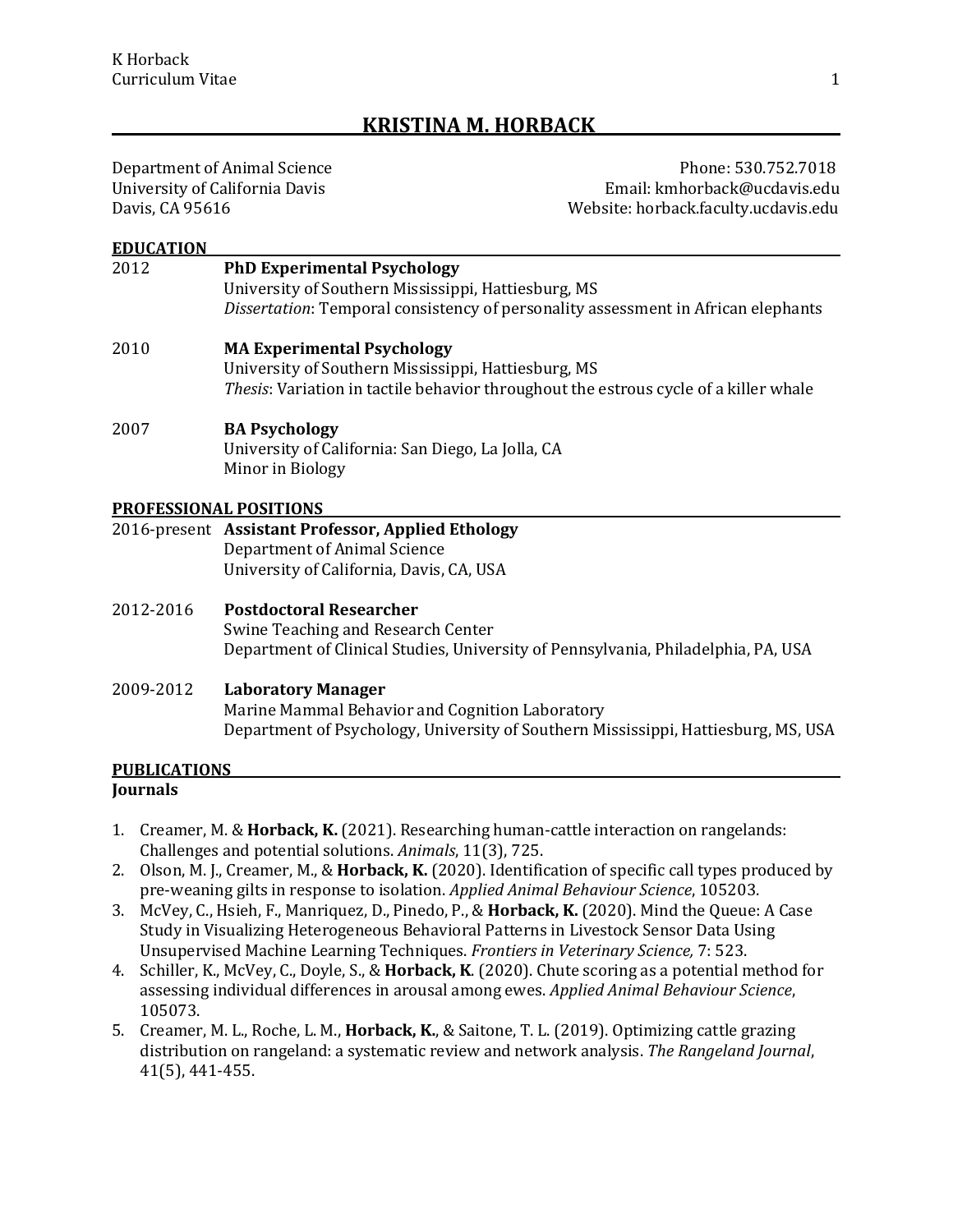- 6. Sirovica, L., Creamer, M., & **Horback, K.** (2019). Preference for and behavioral response to environmental enrichment in a small population of sexually-mature, commercial boars. *Animal Welfare. 28,* 271-278*.*
- 7. **Horback, K.** (2019). Applied cognition research to improve sheep welfare. *Animal Sentience* 25(18)
- 8. **Horback, K.** & Parsons, T. (2019). Judgement bias testing in group-housed gestating sows. *Behavioural processes.* 159, 86-92.
- 9. **Horback, K.** & Parsons, T. (2018). The ontogeny of behavioral traits in commercial sows. *animal,* 1-8.
- 10. **Horback, K.**, Pierdon, M., & Parsons, T. (2016). Behavioral preference for enrichment type in group housed gestating sows. *Applied Animal Behavior Science,* 184, 7-15.
- 11. **Horback, K.** & Parsons, T. (2016). Temporal stability of personality traits in group-housed gestating sows. *animal*, 10, 1351-1359
- 12. Hacker, C., **Horback, K.,** & Miller, L. (2015). GPS technology as a proxy tool for determining relationships in social animals: An example with African elephants. *Applied Animal Behavior Science*, 163, 175-182.
- 13. **Horback, K.,** Miller, L., Andrews, J., & Kuczaj, S. (2014). Daytime versus nighttime activity budgets of zoo African elephants. *Zoo Biology*, 33, 403-410.
- 14. **Horback, K.** (2014)*.* Nosing around: Play in pigs. *Animal Behavior & Cognition, 1,* 186-196.
- 15. **Horback, K.**, Miller, L., & Kuczaj, S. (2013)*.* Personality assessment in African elephants: Consistency over time. *Applied Animal Behavior Science*, 149*,* 55-62*.*
- 16. **Horback, K.**, Muraco, H., & Kuczaj, S. (2012). Variations in interspecific social behavior throughout the estrous cycle of a killer whale*. Aquatic Mammals,* 38, 428-434.
- 17. **Horback, K.**, Miller, L., Andrews, J., Kuczaj, S., & Anderson, M. (2012). The effects of GPS collars on African elephant behavior. *Applied Animal Behavior Science*, 142, 76-81.
- 18. **Horback, K.,** Friedman, W., & Johnson, C. (2010). Occurrence and context of S-postures in beluga whales. *International Journal of Comparative Psychology*, 23, 689-700.

## **Journals in Review**

- 1. **Horback, K.** & Pierdon, M. Social network analysis of a dynamic group pen with multiparous gestating sows. *Applied Animal Behavior Science* (In review).
- 2. **Horback, K.** & Parsons, T. Judgement bias of group housed gestating sows predicted by personality traits, but not physical measures of welfare. *PLOS ONE* (In review).

## **Journals in Preparation**

- 1. Jones, C., Pullin, A., Blatchford, R., Makagon, M., & **Horback, K.** Effect of rearing environment on the development of spatial cognition in egg-laying hens. *Applied Animal Behavior Science*.
- 2. Kranz, V., **Horback, K.**, & Pierdon, M. Impact of familiarity and method of introduction on behavior sows in a large dynamic group. *Applied Animal Behavior Science*.
- 3. Schiller, K., Monk, J., Lee, C. & **Horback, K.** Consistency of behavioral coping styles in sheep. *Applied Animal Behavior Science*.

## **Book Chapters**

- 1. **Horback, K.** (2019). Emotional lives of animals. In R. Fischer (Ed.), *Routledge Handbook of Animal Ethics*. Routledge, New York.
- 2. **Horback, K.** & Parsons, T. (2019). Swine life history. In J. Vonk and T. Shakelford (Eds.), *Encyclopedia of Animal Cognition and Behavior.* Springer, Cham. *In press.*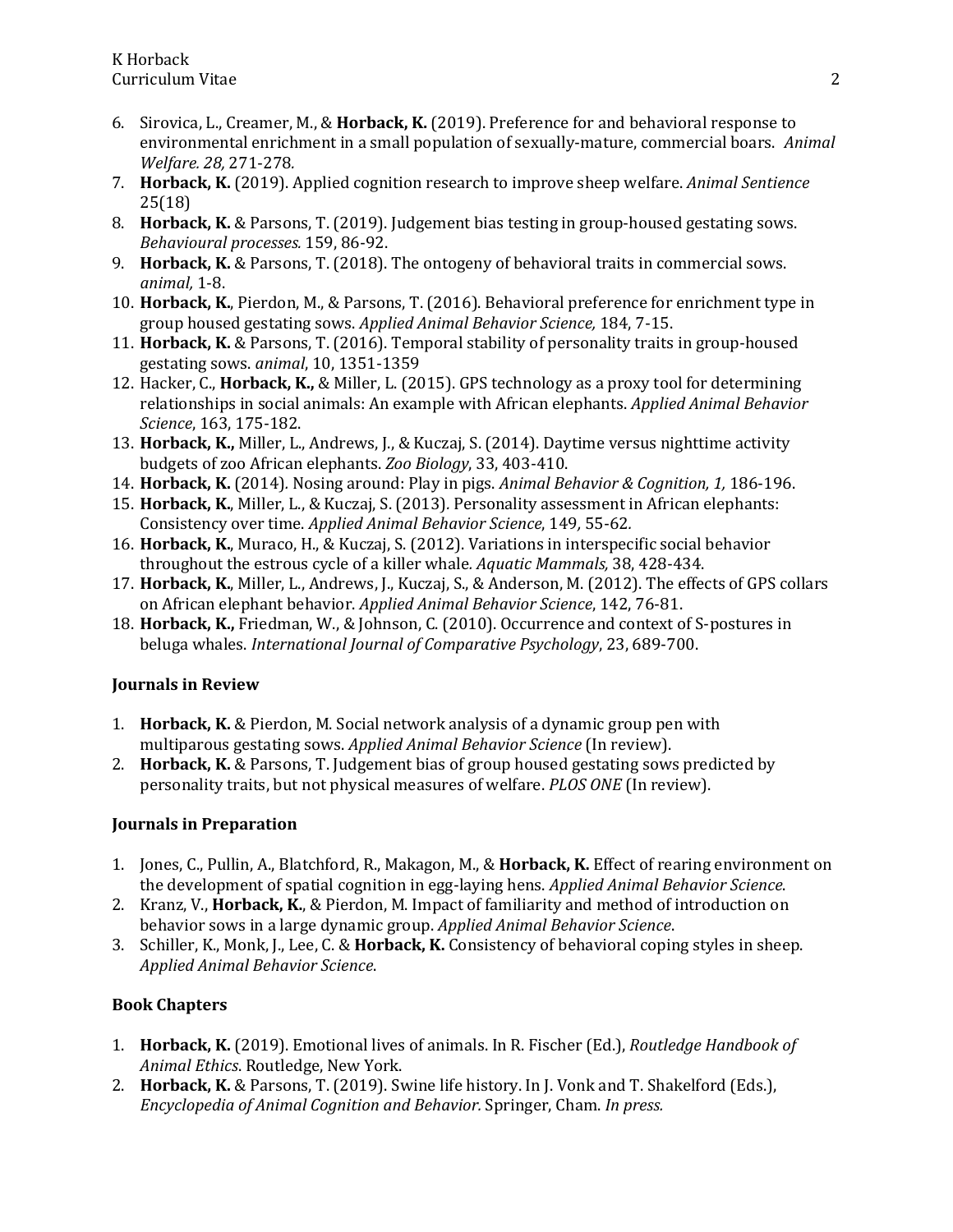- 3. **Horback, K.** (2017). Personality in swine. In J. Vonk, S. Kuczaj and A. Weiss (Eds.), *Personality in non-human animals* (185-204)*.* Springer.
- 4. Kuczaj, S., & **Horback, K.** (2013). Play and emotions. In S. Watanabe and S. Kuczaj (Eds.), *Comparative perspectives on human and animal emotions* (pp. 87-112). Springer.

## **CONFERENCE PRESENTATIONS**

# presentations I have delivered

Jones, C., Pullin, A., Blatchford, R., Makagon, M., & **Horback, K**. (2021, Aug). Effect of rearing environment on the development of spatial cognition in egg-laying hens. Presented at the 28th International Conference on Comparative Cognition (virtual).

McVey, C., Hsieh, F., Manriquez, D., Pinedo, P., & **Horback, K.** (2021, Aug). Livestock Informatics Toolkit: Data science tools for characterizing complex behavioral patterns across multiple sensor platforms. Presented at the 54th International Society of Applied Ethology Congress (virtual).

Jones, C., Pullin, A., Blatchford, R., Makagon, M., & **Horback, K.** (2021, June). Effect of rearing environment on the development of spatial cognition in egg-laying hens. Presented at the 54th International Society of Applied Ethology Congress (virtual).

Schiller, K. & **Horback, K.#** (2019, Aug). Using chute score to measure stress in ewes. Presented at the 159th Annual Meeting of the California Wool Growers Association, Minden, NV.

Schiller, K. & **Horback, K.** (2019, Aug). Familiarity to a human handler alter maternal attention orientation in rangeland ewes. Presented at the 159th Annual Meeting of the California Wool Growers Association, Minden, NV.

Sirovica, L., Creamer, M., & **Horback, K.** (2019, Aug). Preference for and behavioral response to environmental enrichment in a small population of sexually mature, commercial boars. Presented at the 53rd International Society of Applied Ethology Congress, Bergen, Norway.

Schiller, K., McVey, C., Doyle, S., & **Horback, K.** (2019, Aug). Chute scoring as a potential method for assessing individual differences in arousal among ewes. Presented at the  $53<sup>rd</sup>$  International Society of Applied Ethology Congress, Bergen, Norway.

Olson, M., Creamer, M., & **Horback, K.#** (2019, Aug). Identification of seven call types produced by pre-weaning gilts during isolation. Presented at the 53rd International Society of Applied Ethology Congress, Bergen, Norway.

**Horback, K.#** & Parsons, T. (2019, Aug). Judgement bias of group housed gestating sows predicted by personality traits, but not physical measures of welfare. Presented at the 53rd International Society of Applied Ethology Congress, Bergen, Norway.

**Horback, K.** & Parsons, T. (2017, Aug). Exploratory behavior in commercial and heritage breed swine. Proceedings of the 51st Congress of International Society of Applied Ethology, Aarhus, Denmark.

**Horback, K.#,** Yablonovich, I., & Parsons, T. (2017, Nov). Consistency over time of individual activity budgets by gestating sows housed in ESF pens. Presented at the 13th North American Regional Meeting of the International Society for Applied Ethology, Ames, IA, USA.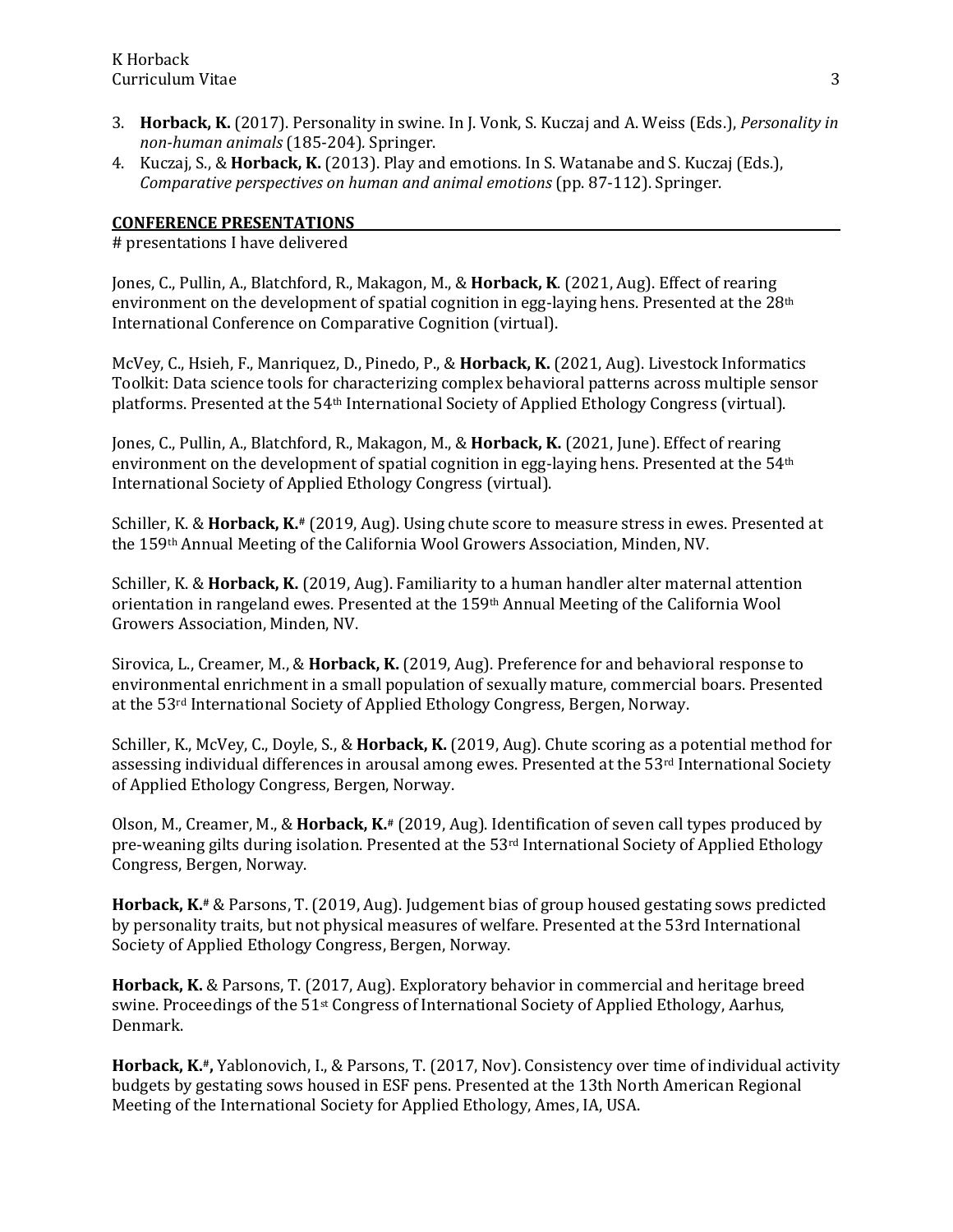**Horback, K.#,** Pierdon, M., & Parsons, T. (2017, Nov). Social network analysis of group-housed gestating sows. Presented at the 13th North American Regional Meeting of the International Society for Applied Ethology, Ames, IA, USA.

**Horback, K.#,** Martin, A., & Parsons, T. (2017, Nov). Novel behavioral indicators of pain in castrated piglets. Presented at the 1st annual Pig Welfare Symposium, Des Moines, IA, USA.

**Horback, K.#** & Parsons, T. (2017, April). The relationship between personality and cognitive bias in swine. Presented at the 24th International Conference on Comparative Cognition, Melbourne, FL, USA.

Martin, A., **Horback, K.**, & Parsons, T. (2017, Feb). Observations of sleep-related behaviors in piglets pre- and post-castration. Proceedings of the 2017 American Association of Swine Veterinarians, Denver, CO, USA.

Pruett, K., **Horback, K.** & Parsons, T. (2017, Feb). Individual differences in social behavior and affective state in group-housed gestating sows. Proceedings of the 2017 American Association of Swine Veterinarians, Denver, CO, USA.

**Horback, K.#,** & Parsons, T. (2016, July). Ontogeny of coping behaviors in sows. Presented at the 50th International Society of Applied Ethology Congress, Edinburgh, Scotland, UK.

Manoharan, S., **Horback, K.** & Parsons, T. (2016, Feb). Correlation between aggression and cognitive bias in gestating sows. Proceedings of the 2016 American Association of Swine Veterinarians, New Orleans, LA, USA.

Wensil-Strow, H., **Horback, K.**, Pierdon, M. & Parsons, T. Patterns of resting position in group housed gestating sows. Proceedings of the 2016 American Association of Swine Veterinarians, New Orleans, LA, USA.

Sopronyi, J., **Horback, K.** & Parsons, T. (2015, Feb). Visual evaluation of sleep behavior in crated gestating sows. Proceedings of the 2015 American Association of Swine Veterinarians, Orlando, FL, USA.

Bernatowicz, B., **Horback, K.** & Parsons, T. (2015, Feb). Elucidating positive states of sow welfare. Proceedings of the 2015 American Association of Swine Veterinarians, Orlando, FL, USA.

**Horback, K.#,** Murray, M., & Parsons, T. (2014, July). Cognitive bias in gestating sows. Presented at the 48th International Society of Applied Ethology Congress, Vitoria-Gasteiz, Spain.

**Horback, K.#,** & Parsons, T. (2014, April). Cognitive bias in gestating sows. Presented at Mahoney Institute for Neurosciences 30th Annual Retreat, University of Pennsylvania, Philadelphia, PA, USA.

Cook, M., **Horback, K.**, & Parsons, T. (2014, Aug). Variation in sow vocalizations during restraint. Proceedings of the 2014 American Association of Swine Veterinarians, Dallas, TX, USA.

Glowzenski, L., Dunipace, S., **Horback, K**., Pierdon, M. & Parsons, T. (2014, Feb). Oral-fluid collection from gestating sows housed in large static pens. Proceedings of the 2014 American Association of Swine Veterinarians, Dallas, TX, USA.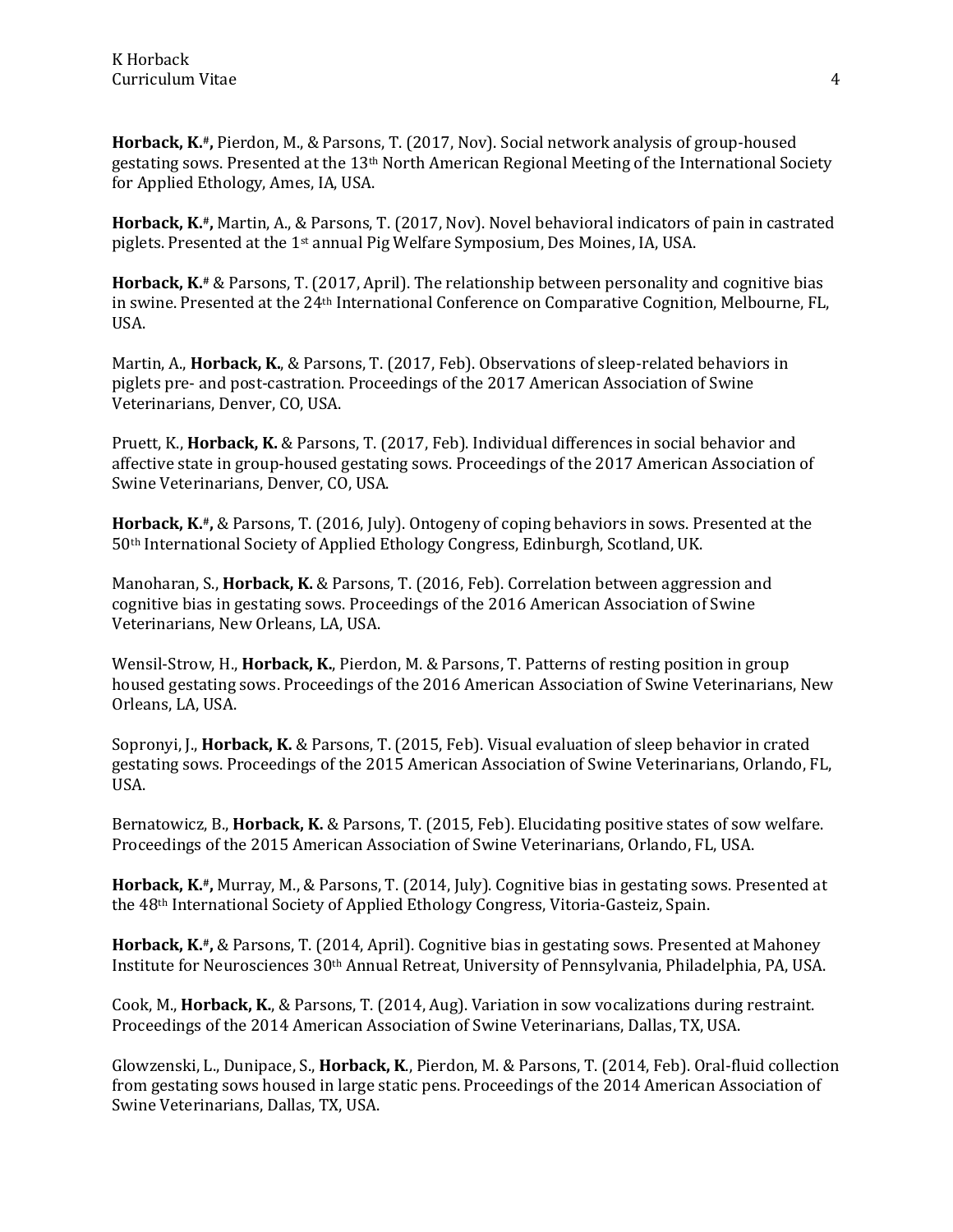Murray, M., **Horback, K.** & Parsons, T. Cognitive bias in gestating sows: A new window on sow welfare? Proceedings of the 2014 American Association of Swine Veterinarians, Dallas, TX, USA.

Pavlovic, L., Dunipace, S., **Horback, K.** & Parsons, T. (2014, Feb). Behavioral assessment of gestating sows via ear-mounted accelerometers. Proceedings of the 2014 American Association of Swine Veterinarians, Dallas, TX, USA.

**Horback, K.#,** & Parsons, T. (2013, July). Personality assessment of group housed sows. Presented at the 50th Anniversary Meeting of the Animal Behavior Society, Boulder, CO, USA.

Blaustein, A., **Horback, K.** & Parsons, T. (2013, Feb). Correlation of individual behavioral responses to different environmental stressors by group housed sows. Proceedings of the 2013 American Association of Swine Veterinarians, San Diego, CA. USA.

Katz, J., **Horback, K.** & Parsons, T. (2013, Feb). Use of daily feeding order at an electronic sow feeder (ESF) to improve the individual animal care of group housed sows. Proceedings of the 2013 American Association of Swine Veterinarians, San Diego, CA, USA.

**Horback, K.#,** Muraco, H., & Kuczaj, S. (2011, April). Variations in Social Behavior Throughout the Estrous Cycle of a Captive Killer Whale. Presented at the 2011 Graduate Student Research Symposium, University of Southern Mississippi, Hattiesburg, MS, USA.

**Horback, K.#**, Friedman, W., & Johnson, C. (2009, October). The influence of cohabitant harbor seals on S-posture display in captive beluga whales. Presented at the 18th Biennial Conference of Marine Mammals, Quebec City, QC, Canada.

Friedman, W., **Horback, K.**, & Johnson, C. (2007, March). The occurrence and context of S-postures in beluga whales. Presented at the 1st International Workshop on Beluga Whales, L'Oceanografic, Valencia, Spain.

## **INVITED SYMPOSIUM PRESENTATIONS AND SEMINARS**

- 2021 *Prop 12 and its implications for future on-farm animal welfare in the United States* Behavior, Health, and Well-Being Symposium, Midwest Meeting of American Association of Animal Science (virtual).
- 2021 *Cattle personality and grazing patterns* Cal Poly College of Agriculture, Food and Environmental Sciences CAFES Research Seminar Series (virtual).
- 2020 *Animal experiences, emotions, and welfare* Animal Behavior and Well-being Symposium, American Dairy Science Association Annual Meeting (virtual).
- 2020 *Understanding the individual: Impact of personality on animal welfare* The Future of Youngstock Management, The University of Sydney and the University of British Columbia (virtual).
- 2020 *CA Proposition 12: Impact on swine production* Law 285C Food Law & The Environment, UC Davis School of Law, Davis, CA, USA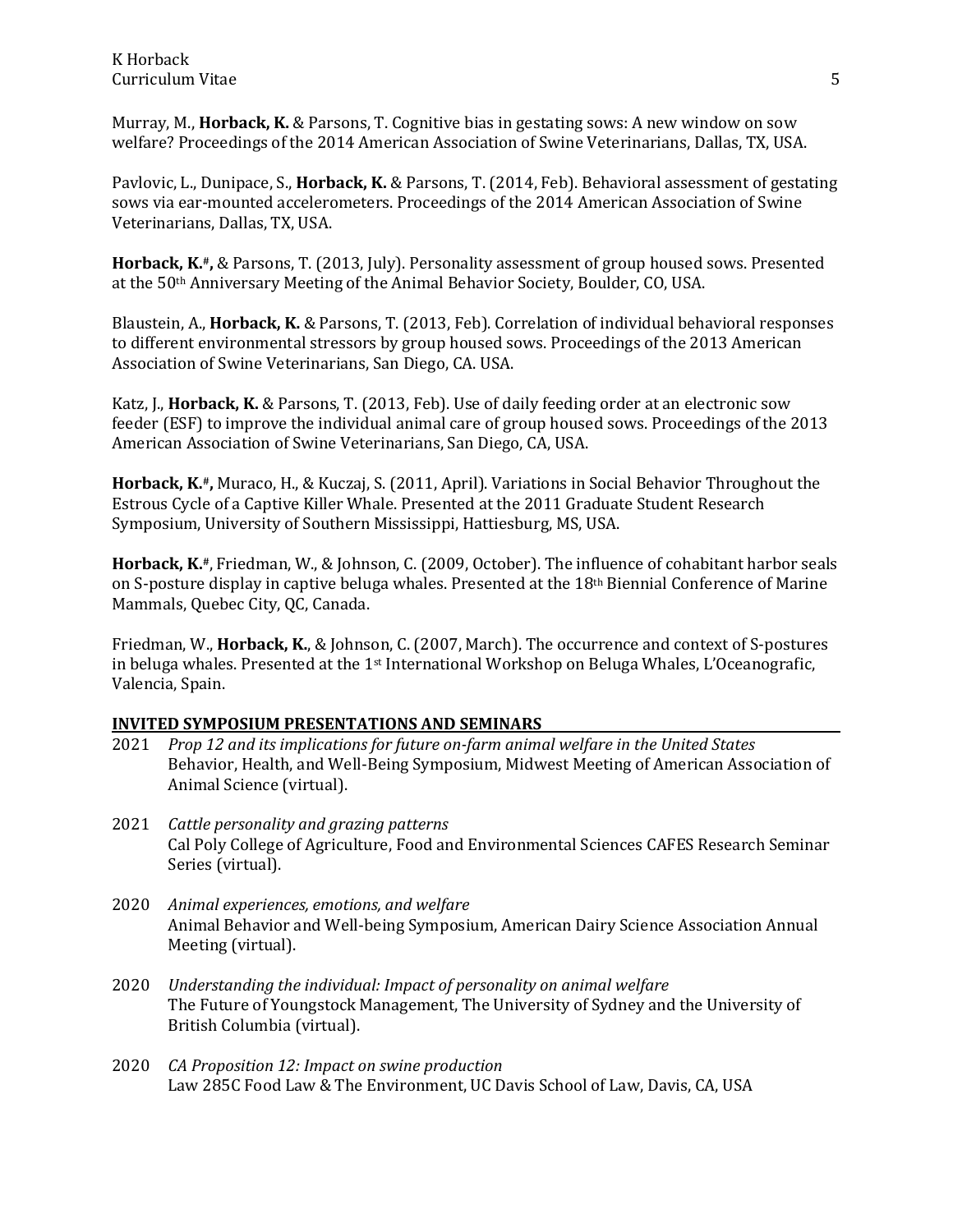K Horback<br>Curriculum Vitae Curriculum Vitae 6

- 2020, *Swine behavior and welfare*
- 2019 One Health Conference, Hosted by Nanjing Agricultural University & UC Davis Western Institute for Food Safety & Security, UC Davis, CA, USA
- 2019 *Animal training – efficacy and welfare* 53rd Congress of the International Society of Applied Ethology, Bergen, Norway
- 2019 *Swine Behavior and welfare* NightLife at the California Academy of Sciences, San Francisco, CA, USA
- 2019 *Animal personality and animal welfare* Lighting talk, Dean's Advisory Council (DAC), College of Agricultural and Environmental Sciences, UC Davis, CA, USA
- 2019 *Stress and health in swine* Yolo County 4-H Leader Training Workshop, Woodland, CA
- 2018 *Social network analysis of group-housed sows* Animal Welfare Science Club, UC Davis, CA, USA
- 2018 *Cognitive measures of animal welfare* Behavior Medicine and Welfare Club, UC Davis Veterinary School, CA, USA
- 2017 *Relationship between personality traits and animal welfare in domestic swine* World Agricultural Expo, Tulare, CA, USA
- 2017 *The ontogeny of behavioral traits in domestic swine* Department of Psychology, UC Davis, CA, USA
- 2015 *Swine hormone and behavior* Department of Biology, Bryn Mawr College, PA, USA

#### **RESEARCH FUNDING**

| <b>Active Grants</b>         | \$110,950, Lead Principal Investigator, <i>Influence of beef cattle behavior on</i>                                                                                           |
|------------------------------|-------------------------------------------------------------------------------------------------------------------------------------------------------------------------------|
| 01/01/2020                   | rangeland distribution for improved productivity and profitability, Rustici                                                                                                   |
| 12/31/2022                   | Rangeland and Cattle Research Endowment                                                                                                                                       |
| $01/01/2020$ -               | \$20,000, Lead Principal Investigator, The 14th North American Regional                                                                                                       |
| 08/31/2022                   | Meeting of the International Society of Applied Ethology, USDA NIFA                                                                                                           |
| $09/01/2019$ -<br>08/31/2021 | \$462,968, Co-Principal Investigator, Reduction of androgens by gene editing<br>for the genetic containment of livestock, (Lead PI: Elizabeth Maga), USDA NIFA<br><b>BRAG</b> |
| $12/15/2018 -$               | \$100,000, Co-Principal Investigator, Boar Meat without Boar Taint: A Model,                                                                                                  |
| 12/14/2021                   | (Lead PI: Trish Berger), USDA NIFA                                                                                                                                            |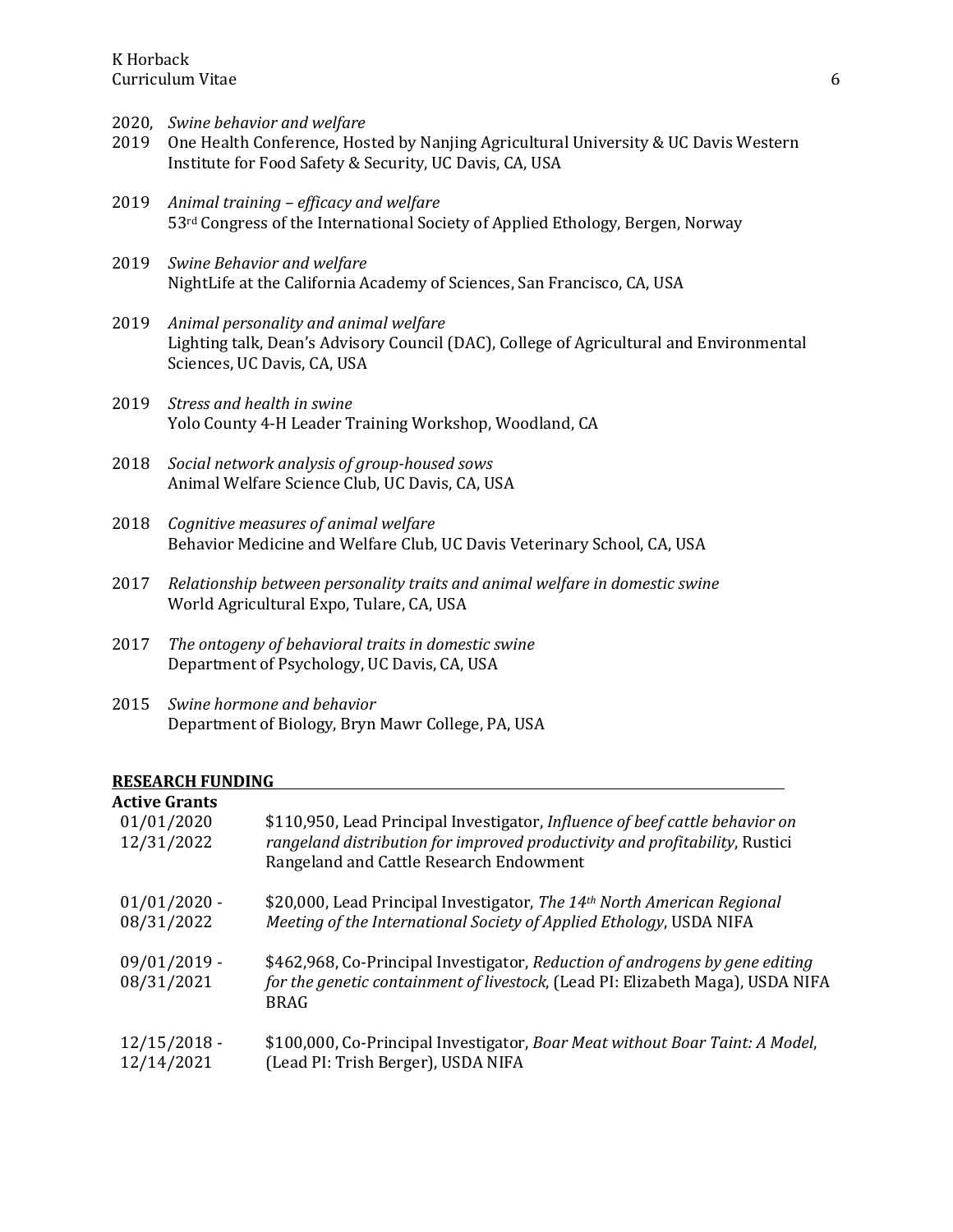| $03/01/2018$ - | \$431,999, Co-Principal Investigator, Impacts of the rearing environment on     |
|----------------|---------------------------------------------------------------------------------|
| 02/28/2022     | keel bone integrity, spatial awareness abilities of laying hens, (Lead PI: Maja |
|                | Makagon), Foundation for Food and Agriculture Research                          |

### **Completed Grants**

| 06/20/2019                   | \$3,800, Lead Principal Investigator, Investigating the relationship between<br>beef cattle personality and grazing distribution on rangelands, CA&ES<br>Programmatic Initiatives program                     |
|------------------------------|---------------------------------------------------------------------------------------------------------------------------------------------------------------------------------------------------------------|
| $02/01/2018$ -<br>03/01/2020 | \$104,308, Co-Principal Investigator, Optimizing cattle grazing distribution:<br>Enhancing profit and the environment, (Lead PI: Tina Saitone), Russell L.<br>Rustici Rangeland and Cattle Research Endowment |
| $09/01/2015$ -<br>06/01/2016 | \$75,000, Co-Principal Investigator, Improving farm animal welfare:<br>Understanding positive affective states, (Lead PI: Thomas Parsons),<br><b>Wiederhold Foundation</b>                                    |
| $06/01/2014$ -<br>07/01/2016 | \$59,680, Co-Principal Investigator, New Tools for Measuring Welfare:<br>Cognitive Bias and Sleep Patterns in Swine, (Lead PI: Thomas Parsons), Kraft<br><b>Foods: Oscar Mayer</b>                            |

#### **AWARDS AND HONORS**

- 2020 *Chancellor's Award for Excellence in Mentoring of Undergraduate Research* For faculty's contribution to the excellence in mentoring and advocacy for undergraduate research, UC Davis
- 2018 *Educational Opportunity Program's Appreciation Celebration* For actively working to promote educational equity for first-generation and low-income students, UC Davis
- 2017 *Academic Enrichment Fund* Undergraduate Education, UC Davis
- 2016 *Humane Society International, Travel Award* 50th International Society of Applied Ethology Congress, Edinburgh, Scotland, UK
- 2014 *Humane Society International, Travel Award* 48th International Society of Applied Ethology Congress, Vitoria-Gasteiz, Spain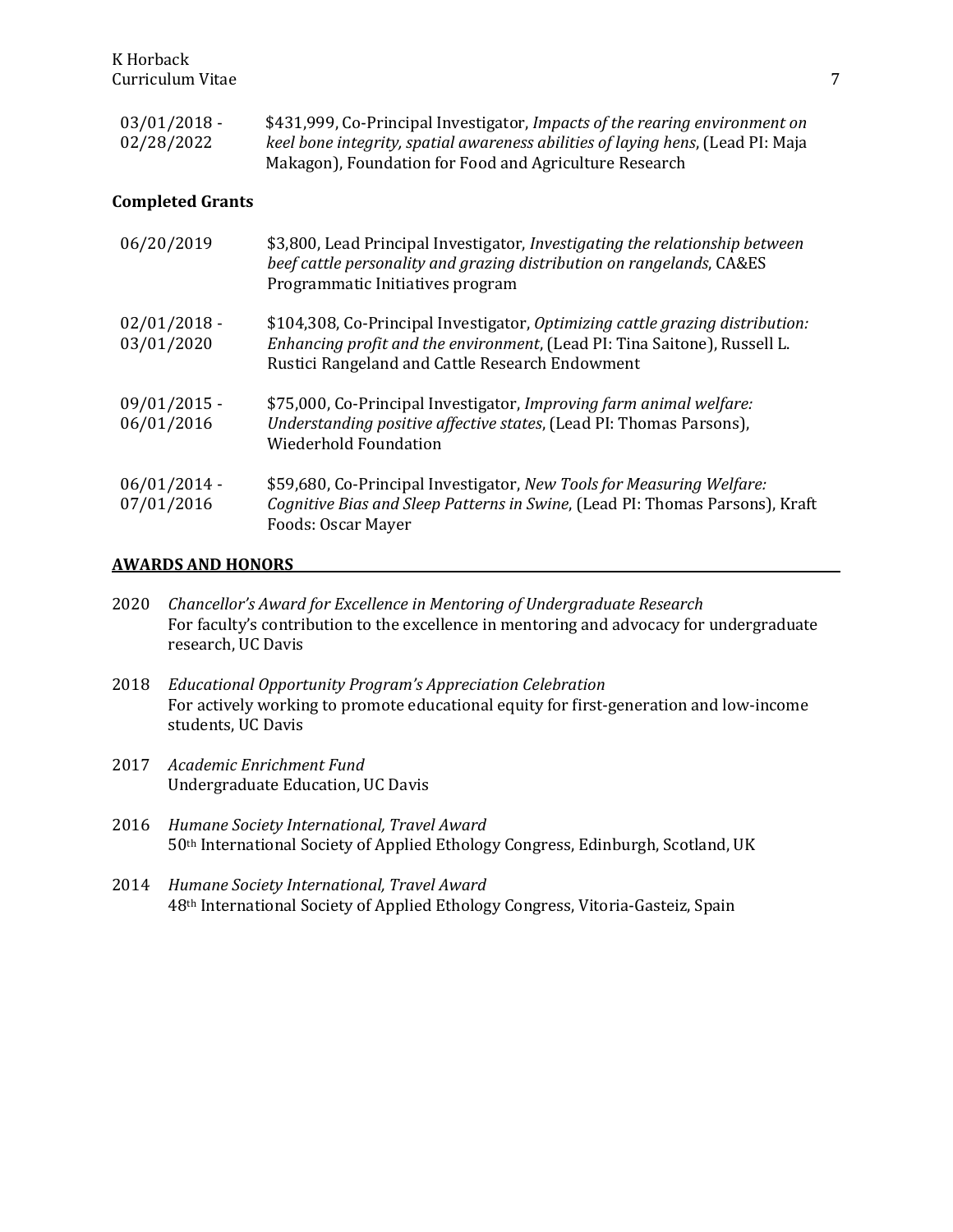#### **TEACHING EXPERIENCE Department of Animal Science, UC Davis**

Undergraduate courses ANS 104: Domestic Animal Behavior ANS 170: Ethics of Animal Use ANS 160: Stress and Male Reproduction FRS 003: Sheep Cognition

#### Graduate courses ABG 401: Ethics and Professionalism in Animal Biology

| Course         | <b>Enrollment</b> | <b>Mean Evaluation of</b><br><b>Teaching Effectiveness*</b> |
|----------------|-------------------|-------------------------------------------------------------|
| <b>FRS 003</b> | 8                 | 4.8                                                         |
| ABG 401        | 15                | 4.9                                                         |
| <b>ANS 160</b> | 5                 | 4.3                                                         |
| <b>ANS 104</b> | 124               | 4.7                                                         |
| <b>ANS 160</b> | 18                | 4.2                                                         |
| <b>ANS 170</b> | 125               | 4.7                                                         |
| ABG 401        | 19                | 4.7                                                         |
| <b>ANS 160</b> | 17                | 4.5                                                         |
| <b>ANS 104</b> | 170               | 4.6                                                         |
| <b>ANS 170</b> | 177               | 4.7                                                         |
| <b>ANS 104</b> | 133               | 4.7                                                         |
|                |                   |                                                             |

\*Scores based on a scale of  $1 - 5$  (5 = Excellent,  $1 = poor$ )

*Note*: In accordance with the UC Davis maternity leave policies, I did not have assigned teaching for Fall 2018, Winter 2019, and Spring 2019.

## **Additional Institutions**

# 2015 **Course designer/instructor** University of Pennsylvania, School of Veterinary Medicine, Philadelphia, PA, USA Animal Welfare: Assessment and Ethics (Spring 2015, Fall 2015) 2015 **Course designer** Chicago Zoological Society, Brookfield, IL, USA Methodology of animal behavioral data collection and analysis (online course)

## 2012-2015 **Guest lecturer**

University of Pennsylvania School of Veterinary Medicine, Philadelphia, PA, USA *Animal Welfare and Ethics*, Animal Production Systems Course (Fall 2012-2015) *Animal Welfare*, Swine Husbandry Course (Fall 2012-2015)

## 2009-2012 **Course instructor**

Department of Psychology, University of Southern Mississippi, Hattiesburg, MS, USA Behavioral Neuroscience (Fall 2009, Spring 2012)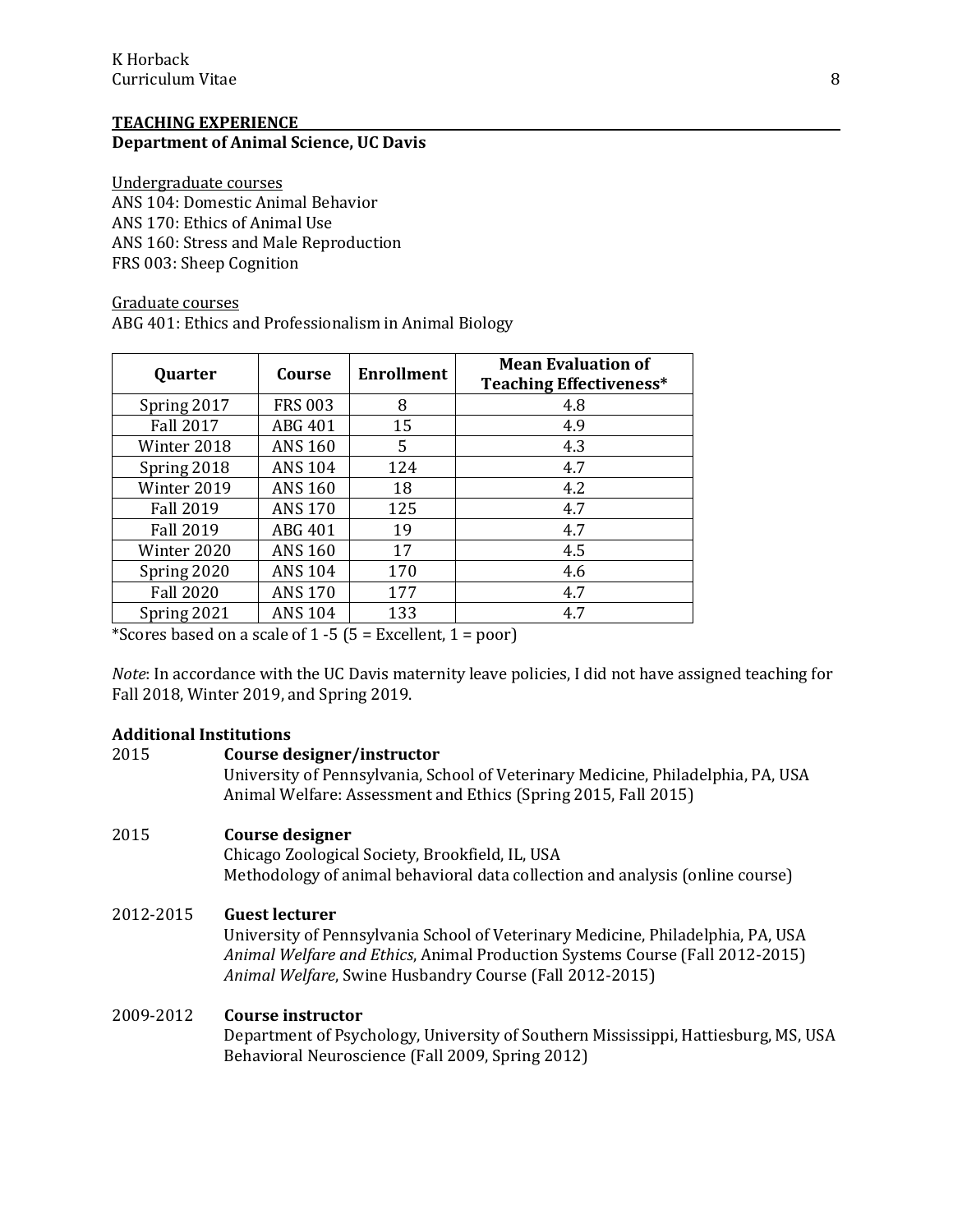# **Graduate Students Supervised**

| <b>Student</b>   | Program                | <b>Start</b> | Finish      |
|------------------|------------------------|--------------|-------------|
| Kaleiah Schiller | Ph.D., Animal Biology  | 2018         | In Progress |
| Maggie Creamer   | Ph.D., Animal Behavior | 2019         | In Progress |
| Catherine McVey  | Ph.D., Animal Biology  | 2019         | In Progress |
| Claire Jones     | M.S., Animal Biology   | 2019         | 2021        |

## **Undergraduate Students Supervised**

| <b>Student</b>       | <b>Years</b> | Role                                                                                                                                                                                                                                                            |
|----------------------|--------------|-----------------------------------------------------------------------------------------------------------------------------------------------------------------------------------------------------------------------------------------------------------------|
| Mariah Olson         | 2017-2018    | Research intern (5 quarters). Studied the variation in<br>vocalization call types among isolated pre-weaning gilts.<br>She gave an oral presentation of her research at 2018                                                                                    |
|                      |              | Undergraduate Research Conference (URC).                                                                                                                                                                                                                        |
| Lara Sirovica        | 2017-2018    | Research intern/honors student (6 quarters). Studied<br>enrichment preference among single housed mature<br>boars. She presented her work at the 2018 URC and was<br>the recipient of the 2018 Dean's Circle Award. Currently a<br>master's student at UBC.     |
| Gaurav Aulakh        | 2017-2018    | Research intern (5 quarters). Assisted in data collection<br>on-site at UC Davis Swine Facility as well as in the video<br>coding lab.                                                                                                                          |
| Shayna Doyle         | 2017-2018    | Honors student (3 quarters). Shayna conducted study of<br>using chute scores to evaluate relative arousal level<br>among breeding ewes at the UC Davis Sheep Facility. She<br>presented her research at the 2018 URC. Currently a<br>veterinary student at UCD. |
| Diana Carrillo-Valle | 2017-2018    | Research intern (3 quarters). Diana conducted a study<br>investigating whether using olfactory cues (boar scent)<br>could reduce aggression among newly weaned piglets.                                                                                         |
| Alexandra Martinez   | 2017-2018    | Research intern (5 quarters). Alex conducted her own<br>study of the relationship between social behavior and teat<br>rank in piglets.                                                                                                                          |
| Joshua Liu           | 2017-2019    | Honors student (6 quarters). Josh conducted his own<br>study evaluating dominance ranking among group-<br>housed gestating sows. He presented his work at the 2019<br>and 2020 URC. Currently a veterinary student at UCD.                                      |
| <b>Ashley Shuen</b>  | 2018-2019    | Honors student (3 quarters). Ashley investigated whether<br>coping styles among pre-weaning piglets impacted post-<br>stress social behavior. She presented her work at the<br>2019 URC. Currently a veterinary student at UCD.                                 |
| Ariel Escalante      | 2018-2019    | Honors Student (3 quarters). Ariel researched and<br>designed the most appropriate zoo enclosure and<br>landscaping for captive, group-housed giraffes. She<br>presented her work at the 2019 URC.                                                              |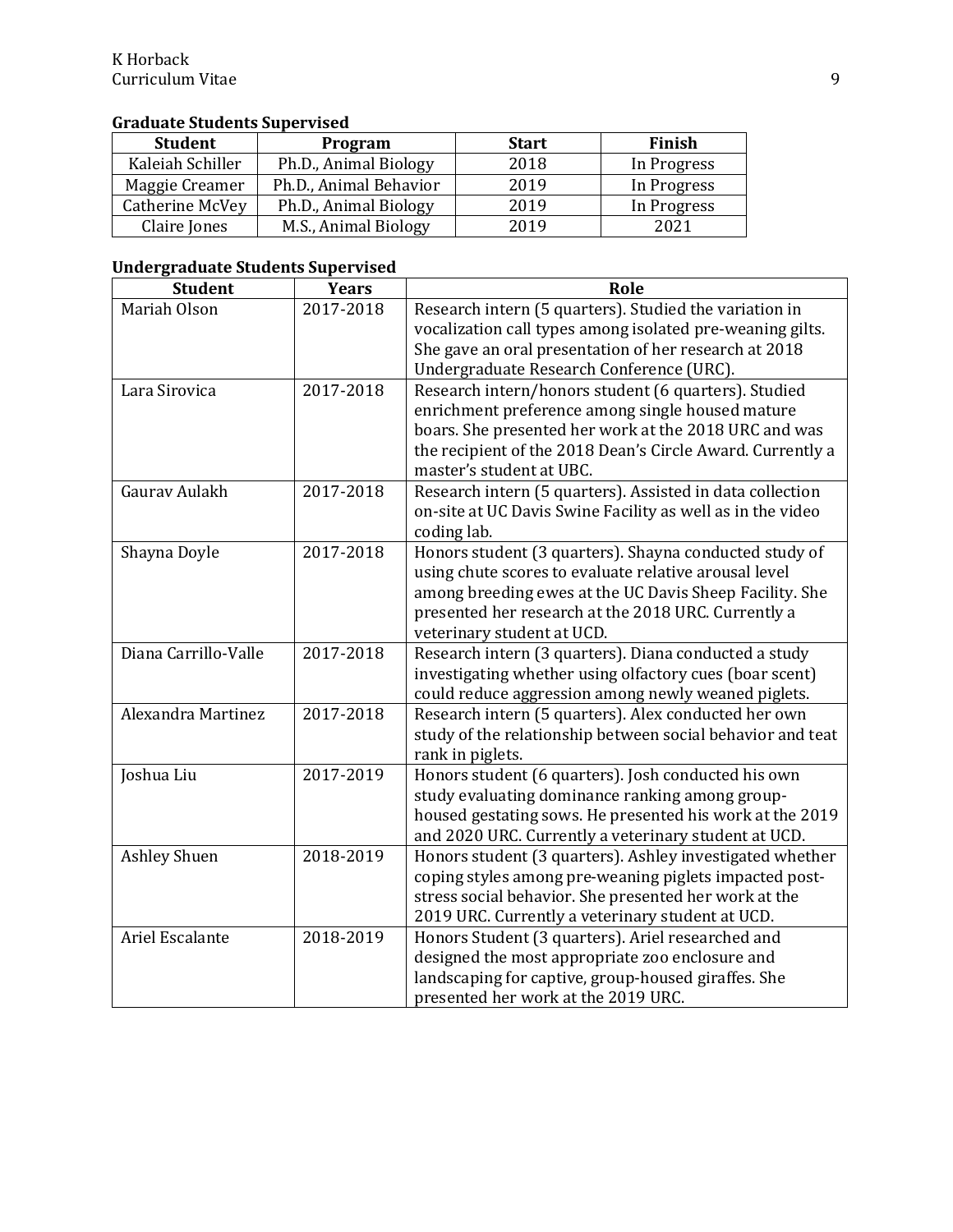| Katherina Thiesen | 2018-2019 | Research intern (3 quarters). Kathy conducted her own<br>research project at the Cat Haven sanctuary in Dunlap, CA<br>to investigate scent preference in enrichment items<br>among individually housed jaguars. She presented her<br>work at the 2019 URC.                              |
|-------------------|-----------|-----------------------------------------------------------------------------------------------------------------------------------------------------------------------------------------------------------------------------------------------------------------------------------------|
| Patrick Cogo      | 2018-2019 | Research intern (3 quarters). Patrick conducted his own<br>study of the impact of familiarity of handler on ewe<br>behavior during lamb processing. He presented his<br>research at the 2019 URC. Patrick joined the Animal<br>Biology Graduate Group as a master's student in 2020.    |
| Rebecca Shaffer   | 2018-2019 | Honors Student (3 quarters). Rebecca conducted a study<br>of evaluating depth perception among floor-reared laying<br>hens using a visual cliff experiment. Rebecca joined the<br>UCD Vet School in Fall 2019. Currently a veterinary<br>student at UCD.                                |
| Elizabeth Zamora  | 2019-2020 | Research intern (3 quarters). Liz completed an<br>independent project looking at the differences in head<br>angle movement among laying hens which show different<br>jumping quality during a perch task.                                                                               |
| Angelica Martinez | 2019-2021 | Honors student (4 quarters). Angelica worked with me<br>and a graduate student in my lab in the development,<br>analysis and presentation (at URC) of the impact of<br>rearing environment on perch jump quality in laying<br>hens. Currently a veterinary student at UCD.              |
| Quentin Thouvenot | 2020-2021 | Honors student (4 quarters). Through weekly zoom<br>meetings with me, Quentin completed an independent<br>research project and a literature review project on the<br>welfare of breeding sows in farrowing crates. Quentin will<br>be attending UCD Veterinary School in the Fall 2021. |
| Donna Li          | 2020-2021 | Research intern (3 quarters). Donna is investigating<br>subtle differences in facial expression of sows when<br>exposed to positive and negative experiences.                                                                                                                           |

## **Graduate Student Committees**

| <b>Student</b>       | Role   |                | Program               | <b>Status</b> |
|----------------------|--------|----------------|-----------------------|---------------|
| Sarah Adcock         | Member | Ph.D.          | Animal Behavior       | Awarded       |
| Simin Tang           | Member | <b>Masters</b> | <b>Animal Biology</b> | Awarded       |
| Kaleiah Schiller     | Chair  | Ph.D.          | <b>Animal Biology</b> | In Progress   |
| <b>Brittany Wood</b> | Member | <b>Masters</b> | <b>Animal Biology</b> | In Progress   |
| Alycia Drwencke      | Member | <b>Masters</b> | <b>Animal Biology</b> | Awarded       |
| Maggie Creamer       | Chair  | Ph.D.          | Animal Behavior       | In Progress   |
| Catherine McVey      | Chair  | Ph.D.          | <b>Animal Biology</b> | In Progress   |
| Elisha Graham        | Member | <b>Masters</b> | <b>Animal Biology</b> | In Progress   |
| Celina Tu            | Member | <b>Masters</b> | <b>Animal Biology</b> | In Progress   |
| Hanna Hagler         | Member | <b>Masters</b> | <b>Animal Biology</b> | In Progress   |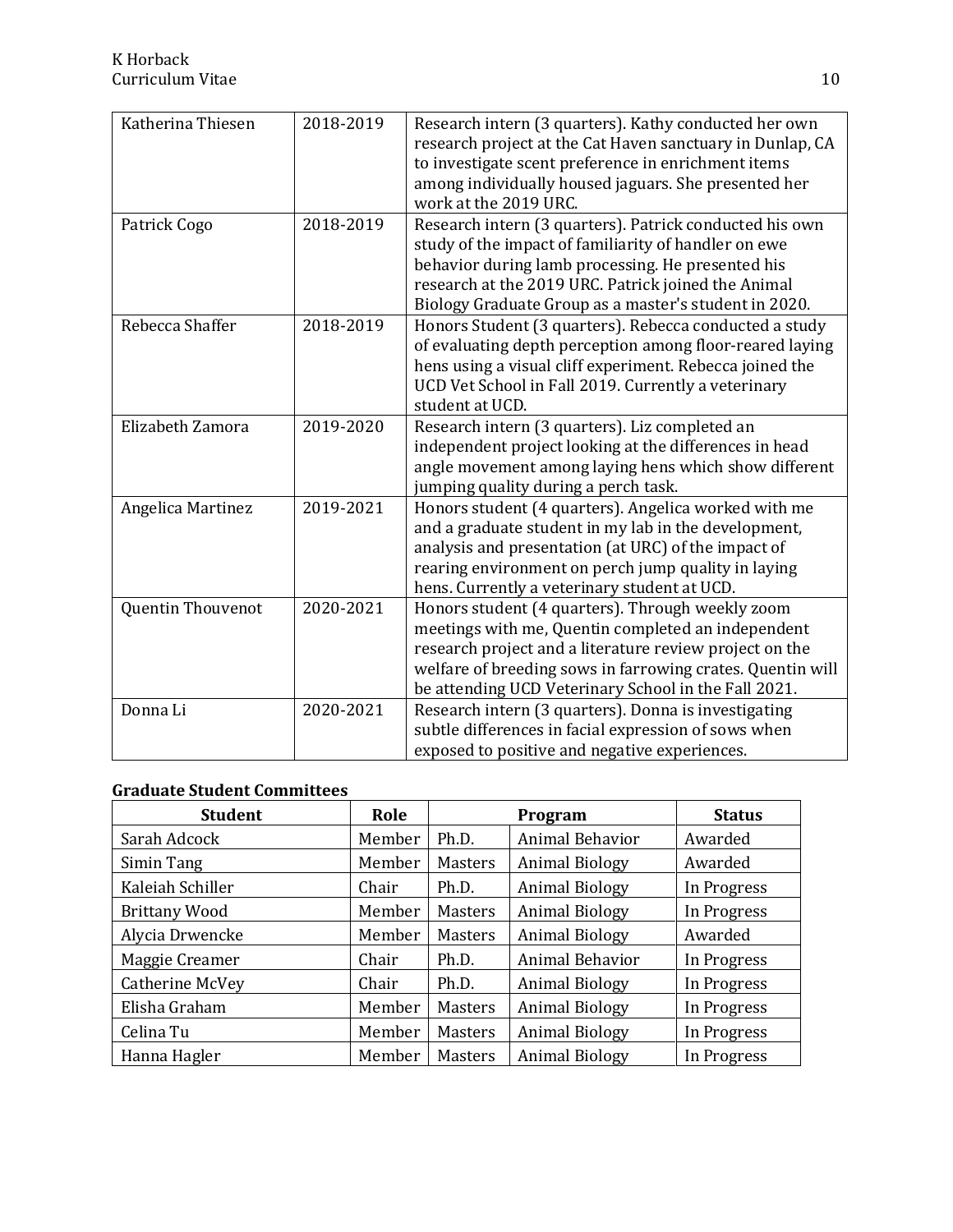# **PROFESSIONAL SERVICE**

| <b>Departmental</b> |                                                                                                                                                               |  |  |  |
|---------------------|---------------------------------------------------------------------------------------------------------------------------------------------------------------|--|--|--|
| 2017                | Volunteer - Transfer Student Orientations, ANS/ANM/AEE majors, UC Davis.                                                                                      |  |  |  |
| 2017-2018           | Member - Federation Merit Review Committee.                                                                                                                   |  |  |  |
| 2017-2019           | Member - Picnic Day Committee, ANS Dept.                                                                                                                      |  |  |  |
| 2017-2019           | Volunteer - Decision Day, ANS/ANM/AEE majors, UC Davis.                                                                                                       |  |  |  |
| 2018-2021           | Member - Executive committee, Department of Animal Science.                                                                                                   |  |  |  |
| 2018-2021           | Member - Animal Science Department Graduate Student Support committee                                                                                         |  |  |  |
|                     | (Fellowships and TA application review).                                                                                                                      |  |  |  |
| 2020                | Member - Preliminary Exam Committee (6 students), Animal Biology Graduate<br>Group                                                                            |  |  |  |
| College             |                                                                                                                                                               |  |  |  |
| 2018-2019           | Member - Colloquium Organizing Committee (Depts of Human Ecology and Animal<br>Science).                                                                      |  |  |  |
| 2019-2021           | Faculty sponsor - Diversity and Inclusion Committee, Animal Behavior Graduate<br>Group, UC Davis.                                                             |  |  |  |
| 2020                | Co-Chair - Recruitment Advisory Committee, Animal Biology Graduate Group.                                                                                     |  |  |  |
| 2020-2021           | Member - Admissions Committee, Animal Biology Graduate Group.                                                                                                 |  |  |  |
| 2020-2021           | Member - Executive Committee, Animal Biology Graduate Group.                                                                                                  |  |  |  |
| 2020-2025           | Master Advisor - Animal Biology Graduate Group.                                                                                                               |  |  |  |
| <b>University</b>   |                                                                                                                                                               |  |  |  |
| 2016-2019           | Member - Center for Animal Welfare, UC Davis.                                                                                                                 |  |  |  |
| 2017-2021           | Member - Jastro Shields Scholarship Review Committee.                                                                                                         |  |  |  |
| 2017-2021           | Member - Qualifying Exam Committee (5 students), Animal Behavior and Animal<br><b>Biology Graduate Groups</b>                                                 |  |  |  |
| 2019-2021           | Judge - Enrichment Design Competition, UC Davis Vet Behavior Medicine and<br>Animal Welfare Club.                                                             |  |  |  |
| 2019-2021           | Moderator and Judge - Undergraduate Research Conference (Animal & Veterinary<br>Sciences), UC Davis.                                                          |  |  |  |
| 2019-2021           | Member - Committee on Undergraduate Scholarships, Honors and Prizes (CUSHP).                                                                                  |  |  |  |
| 2019                | PhD thesis examiner, University of New England, Armidale, NSW, Australia.                                                                                     |  |  |  |
| 2020                | Member - Search committee, Herd Manager Position (Sierra Foothill Research and<br><b>Extension Center).</b>                                                   |  |  |  |
| 2021                | Moderator - 2nd Annual Working Anthrozoology Group (WAG) Lecture - Professor<br>Donald Broom (Emeritus Professor of Animal Welfare, University of Cambridge). |  |  |  |
| Professional        |                                                                                                                                                               |  |  |  |
| 2017                | Session moderator - Session: Health & Pain, at the North American Regional Meeting                                                                            |  |  |  |
|                     | of International Society of Applied Ethology (Ames, IA).                                                                                                      |  |  |  |
| 2018                | Document reviewer - 4-H Science Publications (Animal Welfare Edition), University<br>of California Cooperative Extension.                                     |  |  |  |
| 2018-2019           | Grant reviewer - BBSRC (Biotechnology and Biological Sciences Research Council).                                                                              |  |  |  |
| 2018-2022           | Chair - Organizing Committee, 14th North American Regional Meeting of                                                                                         |  |  |  |
|                     | International Society of Applied Ethology.                                                                                                                    |  |  |  |
| 2019                | Co-Chair - Animal Learning and Training Workshop, 53rd Congress of International                                                                              |  |  |  |
|                     | Society of Applied Ethology, Bergen, Norway.                                                                                                                  |  |  |  |
| 2019                | Grant reviewer - Leverhulme Trust, UK.                                                                                                                        |  |  |  |
| 2020-2021           | Regional Secretary - US Region, International Society of Applied Ethology.                                                                                    |  |  |  |